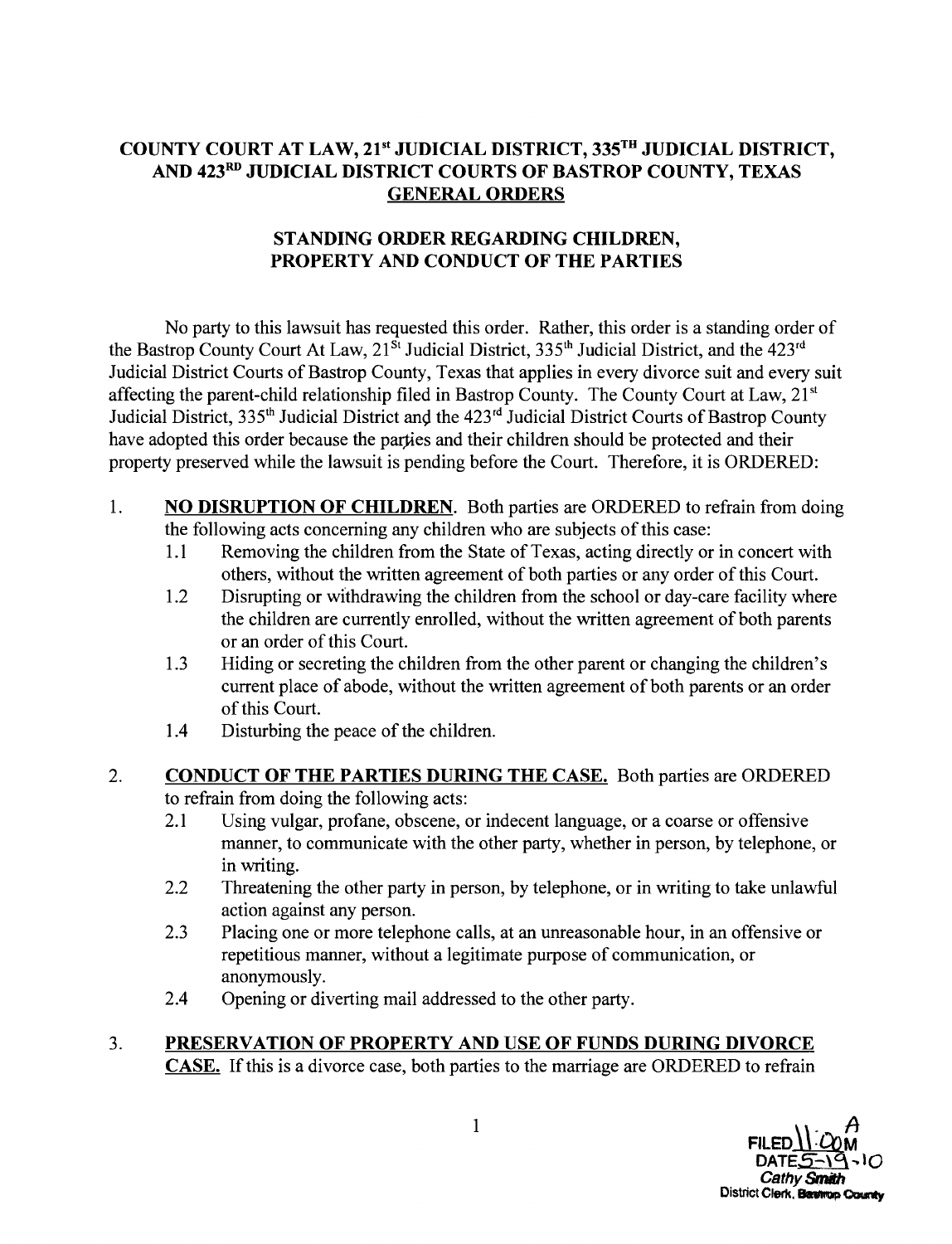from doing the following acts:

- 3.1 Destroying, removing, concealing, encumbering, transferring, or otherwise harming or reducing the value of the property of one or both of the parties.
- 3.2 Misrepresenting or refusing to disclose to the other party or to the Court, on proper request, the existence, amount, or location of any property of one or both of the parties.
- 3.3 Damaging or destroying the tangible property of one or both of the parties, including any document that represents or embodies anything of value.
- 3.4 Tampering with the tangible property of one or both of the parties, including any document that represents or embodies anything of value, and causing pecuniary loss to the other party.
- 3.5 Selling, transferring, assigning, mortgaging, encumbering, or in any other manner alienating any of the property of either party, whether personal property or real estate property, and whether separate or community, except as specifically authorized by this order.
- 3.6 Incurring any indebtedness, other than legal expenses in connection with this suit, except as specifically authorized by this order.'
- 3.7 Making withdrawals from any checking or savings account in any financial institution for any purpose, except as specifically authorized by this order.
- 3.8 Spending any sum of cash in either party's possession or subject to either party's control for any purpose, except as specifically authorized by this order.
- 3.9 Withdrawing or borrowing in any manner for any purpose from any retirement, profit-sharing, pension, death, or other employee benefit plan or employee savings plan or from any individual retirement account or Keogh account, except as specifically authorized by this order.
- 3.10 Signing or endorsing the other party's name on any negotiable instrument, check, or draft, such as tax refunds, insurance payments, and dividends, or attempting to negotiate any negotiable instrument payable to the other party without the personal signature of the other party.
- 3.11 Taking any action to terminate or limit credit or charge cards in the name of the other party.
- 3.12 Entering, operating, or exercising control over the motor vehicle in the possession of the other party.
- 3.13 Discontinuing or reducing the withholding for federal income taxes on wages or salary while this suit is pending.
- 3.14 Terminating or in any manner affecting the service of water, electricity, gas, telephone, cable television, or other contractual services, such as security, pest control, landscaping, or yard maintenance at the other party's residence or in any manner attempting to withdraw any deposits for service in connection with such services.
- 4. PERSONAL AND BUSINESS RECORDS IN DIVORCE CASE. If this is a divorce case, both parties to the marriage are ORDERED to refrain from doing the following acts: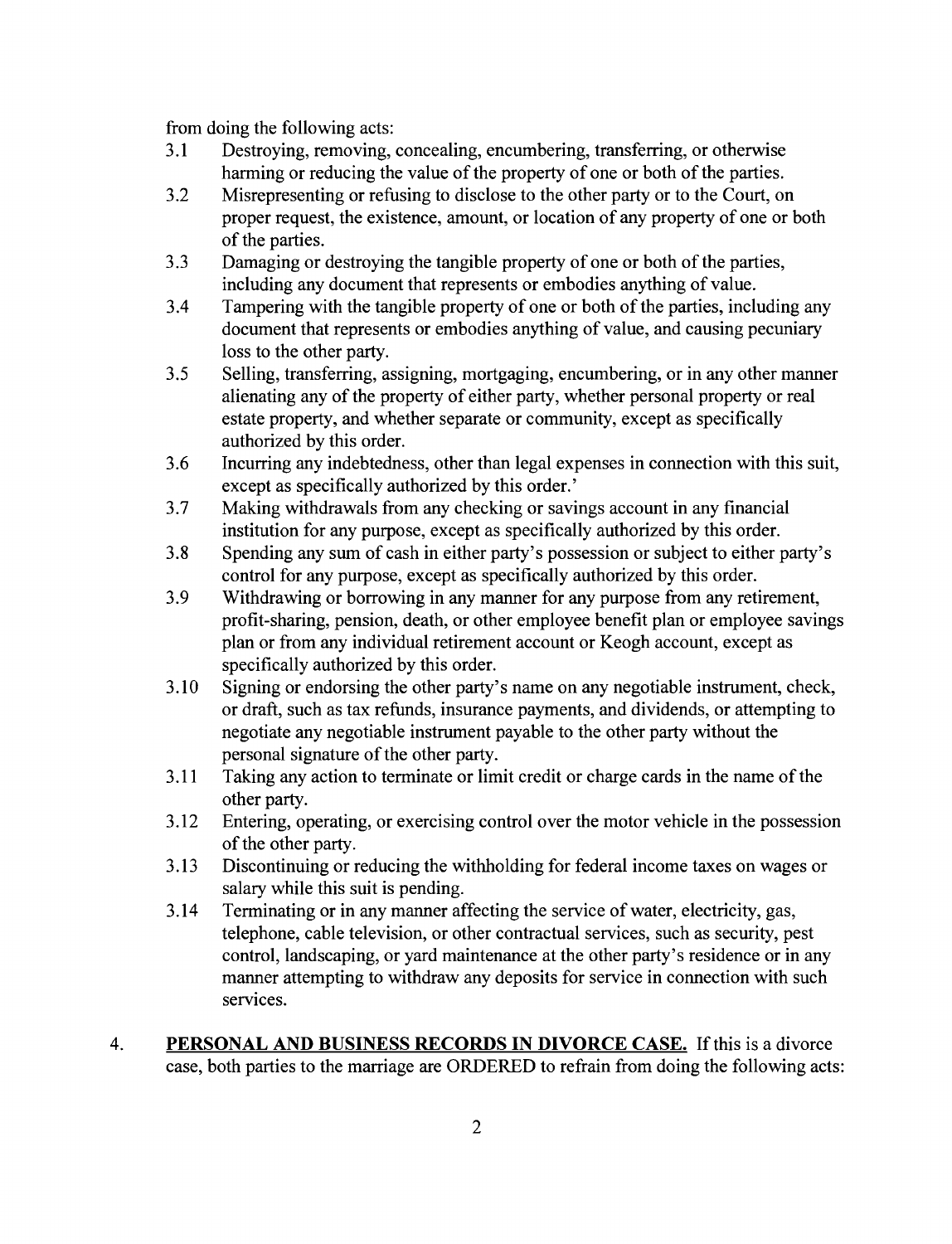- 4.1 Concealing or destroying any family records, property records, financial records, business records or any records of income, debts, or other obligations.
- 4.2 Ealsifying any writing or record relating to the property of either party.
- 4.3 "Records" include e-mail or other digital or electronic data, whether stored on a computer hard drive, diskette or other electronic storage device.
- 5. **INSURANCE IN DIVORCE CASE.** If this is a divorce case, both parties to the marriage are ORDERED to refrain from doing the following acts:
	- 5.1 Withdrawing or borrowing in any manner all or any part of the cash surrender value of life insurance policies on the life of either party, except as specifically authorized by this order.
	- 5.2 Changing or in any manner altering the beneficiary designation on any life insurance on the life of either party or the parties' children.
	- 5.3 Canceling, altering, or in any manner affecting any casualty, automobile, or health insurance policies insuring the parties' property of persons including the parties' minor children.
- 6. SPECIFIC AUTHORIZATIONS IN DIVORCE CASE. If this is a divorce case, both parties to the marriage are specifically authorized to do the following:
	- 6.1 To engage in acts reasonable and necessary to the conduct of that 'party's usual business and occupation.
	- 6.2 To make expenditures and incur indebtedness for reasonable attorney's fees and expenses in connection with this suit.
	- 6.3 To make expenditures and incur indebtedness for reasonable and necessary living expenses for food, clothing, shelter, transportation and medical care.
	- 6.4 To make withdrawals from accounts in financial institutions only for the purposes authorized by this order.

### 7. SERVICE AND APPLICATION OF THIS ORDER.

- 7.1 The Petitioner shall attach a copy of this order to the original petition and to each copy of the petition. At the time the petition is filed, if the Petitioner has failed to attach a copy of this order to the petition and any copy of the petition, the Clerk shall ensure that a copy of this order is attached to the petition and every copy of the petition presented.
- 7.2 This order is effective upon the filing of the original petition and shall remain in full force and effect as a temporary restraining order until further order of the Court. This entire order will terminate and will no longer be effective once the court signs a final order.
- 8. EFFECT OF OTHER COURT ORDERS. If any part of this order is different from any part of a protective order **that** has already been entered or is later entered, the protective order provisions prevail. Any part of this order not changed by some later order remains in full force and effect until the court signs a final order.